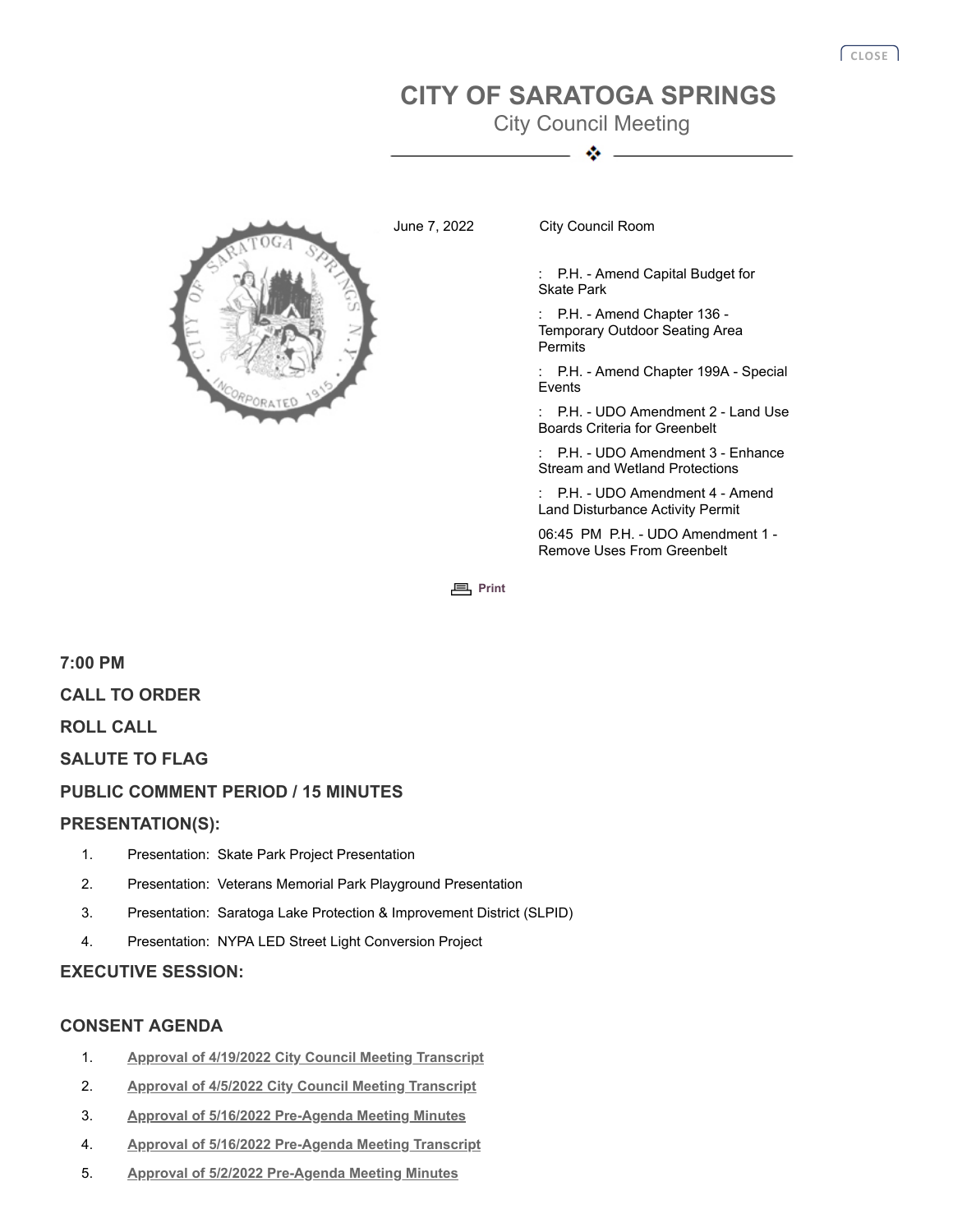- 6. **[Approve Resolution to Use Insurance Reserve #4](http://agenda.saratoga-springs.org/agendainternal/Bluesheet.aspx?ItemID=19927&MeetingID=1561)**
- 7. **[Approve Budget Amendments Insurance Reserve #4](http://agenda.saratoga-springs.org/agendainternal/Bluesheet.aspx?ItemID=19926&MeetingID=1561)**
- 8. **[Approve Budget Amendments CHIPS](http://agenda.saratoga-springs.org/agendainternal/Bluesheet.aspx?ItemID=19928&MeetingID=1561)**
- 9. **[Approve Budget Amendments Insurance](http://agenda.saratoga-springs.org/agendainternal/Bluesheet.aspx?ItemID=19925&MeetingID=1561)**
- 10. **[Approve Budget Amendments Regular](http://agenda.saratoga-springs.org/agendainternal/Bluesheet.aspx?ItemID=19929&MeetingID=1561)**
- 11. **[Approve Budget Transfers Regular](http://agenda.saratoga-springs.org/agendainternal/Bluesheet.aspx?ItemID=19878&MeetingID=1561)**
- 12. Approve Payroll 05/20/22 \$647,991.23
- 13. Approve Payroll 05/27/22 \$414,899.33
- 14. Approve Payroll 06/03/22 \$694,485.57
- 15. **[Approve Mid-Warrant 2022, 22MWMAY2 \\$8,148.18](http://agenda.saratoga-springs.org/agendainternal/Bluesheet.aspx?ItemID=19875&MeetingID=1561)**
- 16. **[Approve Mid-Warrant 2022, 22MWJUN1 \\$719,213.02](http://agenda.saratoga-springs.org/agendainternal/Bluesheet.aspx?ItemID=19889&MeetingID=1561)**
- 17. **[Approve Warrant 2022, 22JUN1 \\$1,763,261.88](http://agenda.saratoga-springs.org/agendainternal/Bluesheet.aspx?ItemID=19880&MeetingID=1561)**

#### **MAYOR'S DEPARTMENT**

- 1. **Announcement: [Voted Best City in Capital District](http://agenda.saratoga-springs.org/agendainternal/Bluesheet.aspx?ItemID=19918&MeetingID=1561)**
- 2. Announcement: Employee Parking in City Center Garage
- 3. Announcement: Congressman Paul Tonko Support of Federal Funding for RISE's HOMEBASE Project
- 4. Announcement: June 8 Public Forum on Strategies and Response to Homelessness
- 5. Announcement: Appointment to Saratoga Springs Arts Commission
- 6. Announcement: Appointment to Zoning Board of Appeals
- 7. Announcement: Upcoming Pre-Agenda and City Council Meetings
- 8. Set Public Hearing: Section 103-a of the Open Meetings Law
- 9. Discussion and Vote: Capital Program and Budget Amendment for Skate Park Renovation
- 10. Discussion and Vote: Appointment of Chair to Ethics Board
- 11. Discussion and Vote: Appointment to Ethics Board
- 12. **Discussion and Vote: [Authorization for Mayor to Sign Baseball Camp Co-Sponsor Agreement with Saratoga](http://agenda.saratoga-springs.org/agendainternal/Bluesheet.aspx?ItemID=19902&MeetingID=1561) American Legion/Stampede**
- 13. **Discussion and Vote: [Authorization for Mayor to Sign the Tennis Co-Sponsor agreement with the Saratoga](http://agenda.saratoga-springs.org/agendainternal/Bluesheet.aspx?ItemID=19888&MeetingID=1561) Regional YMCA**
- 14. **Discussion and Vote: [Authorization for the Mayor to Sign Agreement with Saratoga Tents & Events for Camp](http://agenda.saratoga-springs.org/agendainternal/Bluesheet.aspx?ItemID=19791&MeetingID=1561) Saradac**
- 15. **Discussion and Vote: [Authorization for the Mayor to Sign Contract with Camiros for the UDO Implementation.](http://agenda.saratoga-springs.org/agendainternal/Bluesheet.aspx?ItemID=19914&MeetingID=1561)**
- 16. **Discussion and Vote: [Mayor to Sign Final Engineered Plans PIN 1761.58 Missing Sidewalk Links](http://agenda.saratoga-springs.org/agendainternal/Bluesheet.aspx?ItemID=19895&MeetingID=1561)**
- 17. **Discussion and Vote: [Mayor to Sign PIN 1761.58 Missing Sidewalk Links PS&E Construction Management Plan](http://agenda.saratoga-springs.org/agendainternal/Bluesheet.aspx?ItemID=19896&MeetingID=1561)**
- 18. **Discussion and Vote: [Mayor to Sign PIN 1761.58 Missing Sidewalk Links PS&E ROW Clearance Certificate](http://agenda.saratoga-springs.org/agendainternal/Bluesheet.aspx?ItemID=19897&MeetingID=1561)**
- 19. **Discussion and Vote: [Resolution: Risk & Safety in City Attorney's Office](http://agenda.saratoga-springs.org/agendainternal/Bluesheet.aspx?ItemID=19945&MeetingID=1561)**

### **ACCOUNTS DEPARTMENT**

- 1. Announcement: Grievance Day Update
- 2. **Announcement: [New Voting Location at Recreation Center](http://agenda.saratoga-springs.org/agendainternal/Bluesheet.aspx?ItemID=19911&MeetingID=1561)**
- 3. **Discussion and Vote: [Approve Resolution for Fee of Limited Width Sidewalk Seating Areas](http://agenda.saratoga-springs.org/agendainternal/Bluesheet.aspx?ItemID=19913&MeetingID=1561)**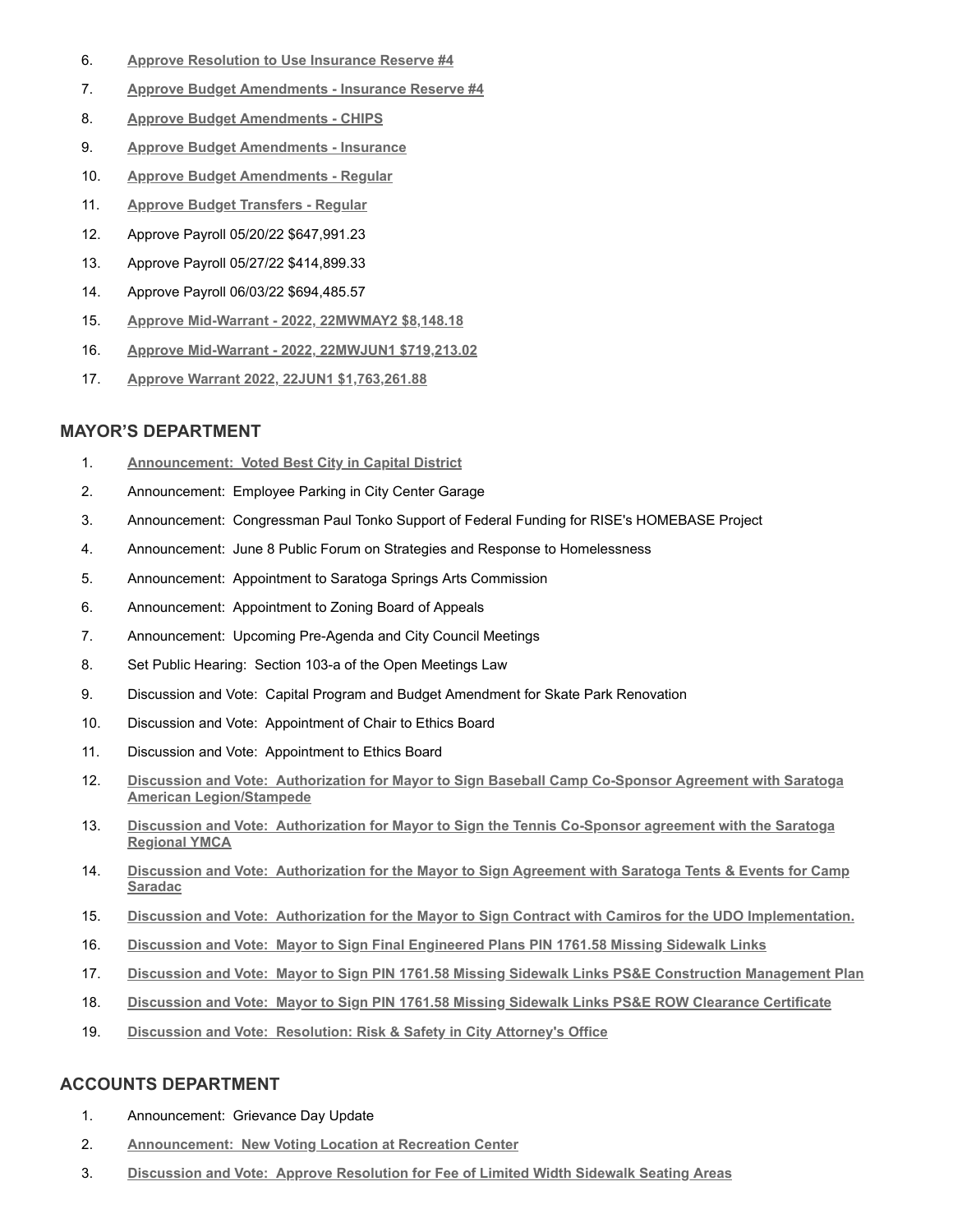- 4. **Discussion and Vote: [Amend Chapter 136 Entitled Lodging and Eating and Drinking Establishments Temporary](http://agenda.saratoga-springs.org/agendainternal/Bluesheet.aspx?ItemID=19940&MeetingID=1561) Outdoor Seating Area Permits**
- 5. **Discussion and Vote: [Amend Chapter 199A Special Events](http://agenda.saratoga-springs.org/agendainternal/Bluesheet.aspx?ItemID=19941&MeetingID=1561)**
- 6. **Discussion and Vote: [Authorization to Reimburse Employee for Conference](http://agenda.saratoga-springs.org/agendainternal/Bluesheet.aspx?ItemID=19942&MeetingID=1561)**
- 7. **Award of Bid: [Fluoride for Water Treatment Plant to Chemrite, Inc.](http://agenda.saratoga-springs.org/agendainternal/Bluesheet.aspx?ItemID=19958&MeetingID=1561)**
- 8. **Award of Bid: [Intelligent Transportation System to Greenman-Pedersen](http://agenda.saratoga-springs.org/agendainternal/Bluesheet.aspx?ItemID=19959&MeetingID=1561)**
- 9. Announcement: Update: COVID and Planned City Activities

### **FINANCE DEPARTMENT**

- 1. **Announcement: [Pride Month Activities and Events](http://agenda.saratoga-springs.org/agendainternal/Bluesheet.aspx?ItemID=19936&MeetingID=1561)**
- 2. Report: Homeless Services Meeting
- 3. **[Update: Participatory Budgeting](http://agenda.saratoga-springs.org/agendainternal/Bluesheet.aspx?ItemID=19874&MeetingID=1561)**
- 4. Update: City Finances
- 5. **Discussion and Vote: [2022 City Fees DPW Update](http://agenda.saratoga-springs.org/agendainternal/Bluesheet.aspx?ItemID=19937&MeetingID=1561)**
- 6. **Discussion and Vote: [Resolution for the Use of the Recreation Trust Skate Park Ramps](http://agenda.saratoga-springs.org/agendainternal/Bluesheet.aspx?ItemID=19932&MeetingID=1561)**
- 7. **Discussion and Vote: [Debt Service Budget Amendment Skate Park Ramps \(Project #1110\)](http://agenda.saratoga-springs.org/agendainternal/Bluesheet.aspx?ItemID=19938&MeetingID=1561)**
- 8. **Discussion and Vote: [Capital Budget Amendment Skate Park Ramps \(Project #1110\)](http://agenda.saratoga-springs.org/agendainternal/Bluesheet.aspx?ItemID=19933&MeetingID=1561)**
- 9. **Discussion and Vote: [Budget Transfers Payroll](http://agenda.saratoga-springs.org/agendainternal/Bluesheet.aspx?ItemID=19930&MeetingID=1561)**
- 10. **Discussion and Vote: [Budget Transfers City Center Contingency](http://agenda.saratoga-springs.org/agendainternal/Bluesheet.aspx?ItemID=19931&MeetingID=1561)**

### **PUBLIC WORKS DEPARTMENT**

- 1. **Discussion and Vote: [Authorization for Mayor to Sign Contract with Chemrite for Water Treatment Plant Chemicals](http://agenda.saratoga-springs.org/agendainternal/Bluesheet.aspx?ItemID=19828&MeetingID=1561)**
- 2. **Discussion and Vote: [Authorization for Mayor to Sign Contract with Resurfix, Inc. for Zamboni Ice Resurfacer](http://agenda.saratoga-springs.org/agendainternal/Bluesheet.aspx?ItemID=19890&MeetingID=1561) Service**
- 3. **Discussion and Vote: [Authorization for the Mayor to Sign Change Order # 3 with Jersen Construction for General](http://agenda.saratoga-springs.org/agendainternal/Bluesheet.aspx?ItemID=19891&MeetingID=1561) Construction on the Water Intake Improvement Project**
- 4. **Discussion and Vote: [Authorization for the Mayor to Sign Change Order # 2 with Brunswick Electric Inc for](http://agenda.saratoga-springs.org/agendainternal/Bluesheet.aspx?ItemID=19921&MeetingID=1561) Electrical Construction Services on the Water Intake Improvement Project**
- 5. **Discussion and Vote: [Authorization for the Mayor to Sign Addendum # 2 with CT Male for Professional](http://agenda.saratoga-springs.org/agendainternal/Bluesheet.aspx?ItemID=19894&MeetingID=1561) Hydrogeological & Construction Services for Geyser Crest Well 7**
- 6. **Discussion and Vote: [Approval to Adopt Department of Public Works Contractual Template](http://agenda.saratoga-springs.org/agendainternal/Bluesheet.aspx?ItemID=19935&MeetingID=1561)**
- 7. Announcement: Sifi Project Update
- 8. Announcement: New Park

## **PUBLIC SAFETY DEPARTMENT**

- 1. **Discussion and Vote: [Authorization for Council to approve MOA with Saratoga PBA for Lateral Transfers.](http://agenda.saratoga-springs.org/agendainternal/Bluesheet.aspx?ItemID=19949&MeetingID=1561)**
- 2. **Discussion and Vote: [Authorization for Mayor to sign contract with Greenman-Pedersen, Inc. for Intelligent](http://agenda.saratoga-springs.org/agendainternal/Bluesheet.aspx?ItemID=19950&MeetingID=1561) Transportation System Evaluation**
- 3. **Discussion and Vote: [Authorization for Council to approve Change Orders #1-#5 to CHA Consulting for Fire](http://agenda.saratoga-springs.org/agendainternal/Bluesheet.aspx?ItemID=19951&MeetingID=1561) Station #3 Capital Project.**

## **SUPERVISORS**

1. Announcement: Tara N. Gaston